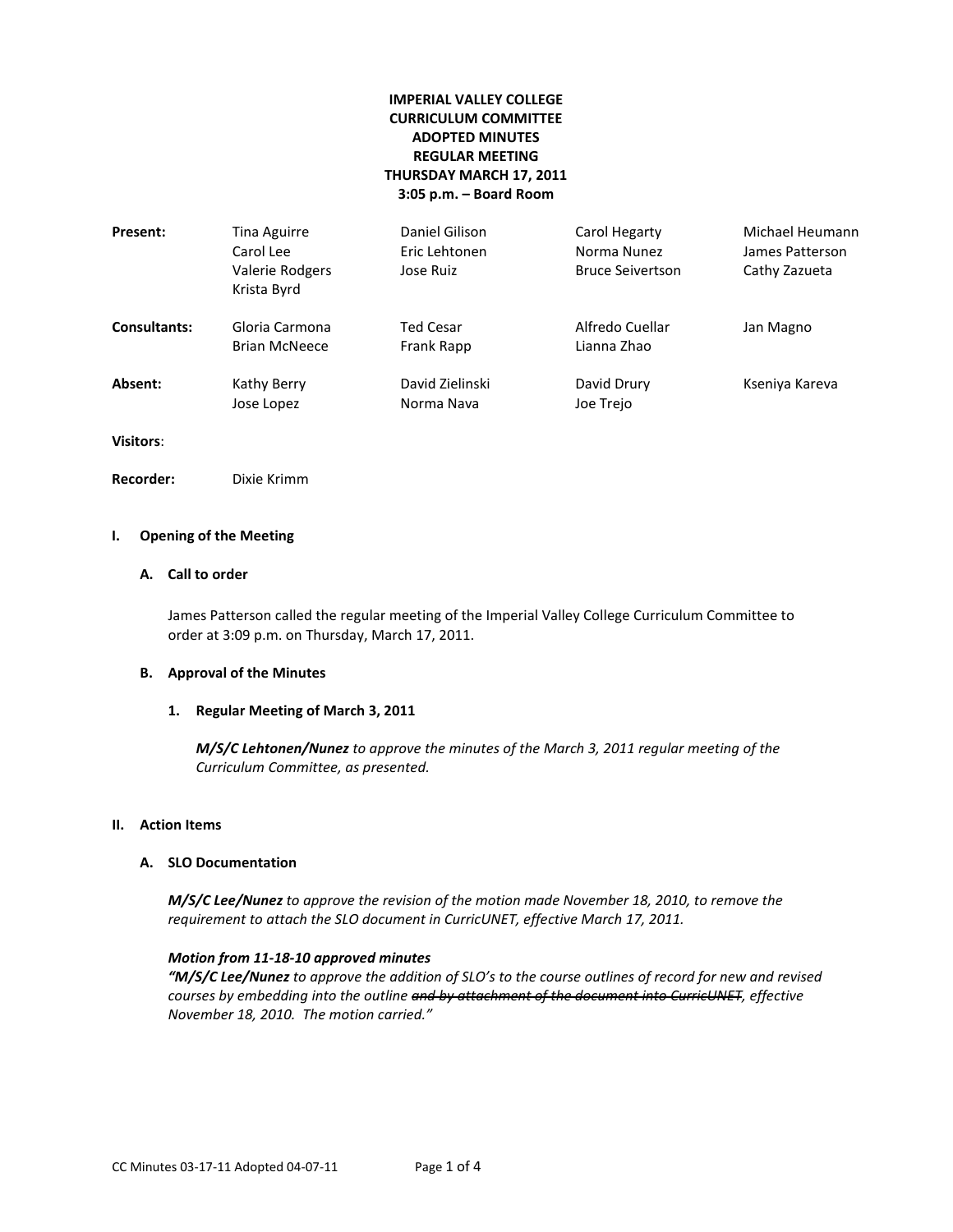### **B. SB 1440 Catalog Language**

*M/S/C Lee/Lehtonen to approve SB 1440 catalog language effective July 1, 2011, as presented.* 

**Discussion:** 

- **Carol Lee – explained the language for the catalog for the Transfer Model Curriculums. The last note on the document was the only portion that was modified. This was made to provide clarity that since the programs have not been approved by the State they will not be included in the catalog. As long as the main statement is included we are meeting the requirement. An addendum to the catalog will be provided.**
- **C. SAM Code Correction**

*M/S/C Aguirre/Zazueta to approve the review and correction of SAM Codes (CB09), for course outlines of record for all courses, by September 1, 2011.* 

*M/S/C Lee/Rodgers to review and approve the SAM Codes for the 12 courses that are improperly identified, effective March, 17, 2011.*

Carol Lee explained the document provided, which showed the discrepancy with the SAM Codes between the college and the Chancellor's Office.

Discussion: The following are the codes determined to be the correct codes.

- 1.  $AG 130 D$
- 2. AG  $220 C$
- 3. BIOL  $140 E$
- 4. CDEV  $101 C$
- 5. CDEV  $106 C$
- 6. CDEV 107 C
- 7. CDEV 212 B
- 8. DSPS 242 C
- 9. EMTP 200 C
- 10. ESL 824 E
- 11. ESL 825 E
- 12. MUS 801 E

### **D. Credit by Examination (AP) 4235**

*M/S Lehtonen/Aguirre to approve Administrative Procedures (AP) 4235 Credit by Examination, effective July 1, 2011. Motion withdrawn.*

Discussion:

- James Patterson documents provided, Board Policy 4235 Proposed Changes to BP 4235 Credit by Examination which were approved by the Academic Senate. Kevin White was waiting to approve the proposed changes until the Administrative Procedures were ready.
- Carol Lee does the board need to vote on the administrative procedures as well?
- James Patterson no, but the comment was made at the senate meeting that it should wait until the administrative procedures are ready before the board policy change goes to the board. The board policy presented has been approved by the Academic Senate and is ready to go to the Board.
- Val Rodgers wanted to make sure that when we approve this form we can use it for credit by exam for courses that are initiated here and also for credit by exam for courses that are articulated by the high schools.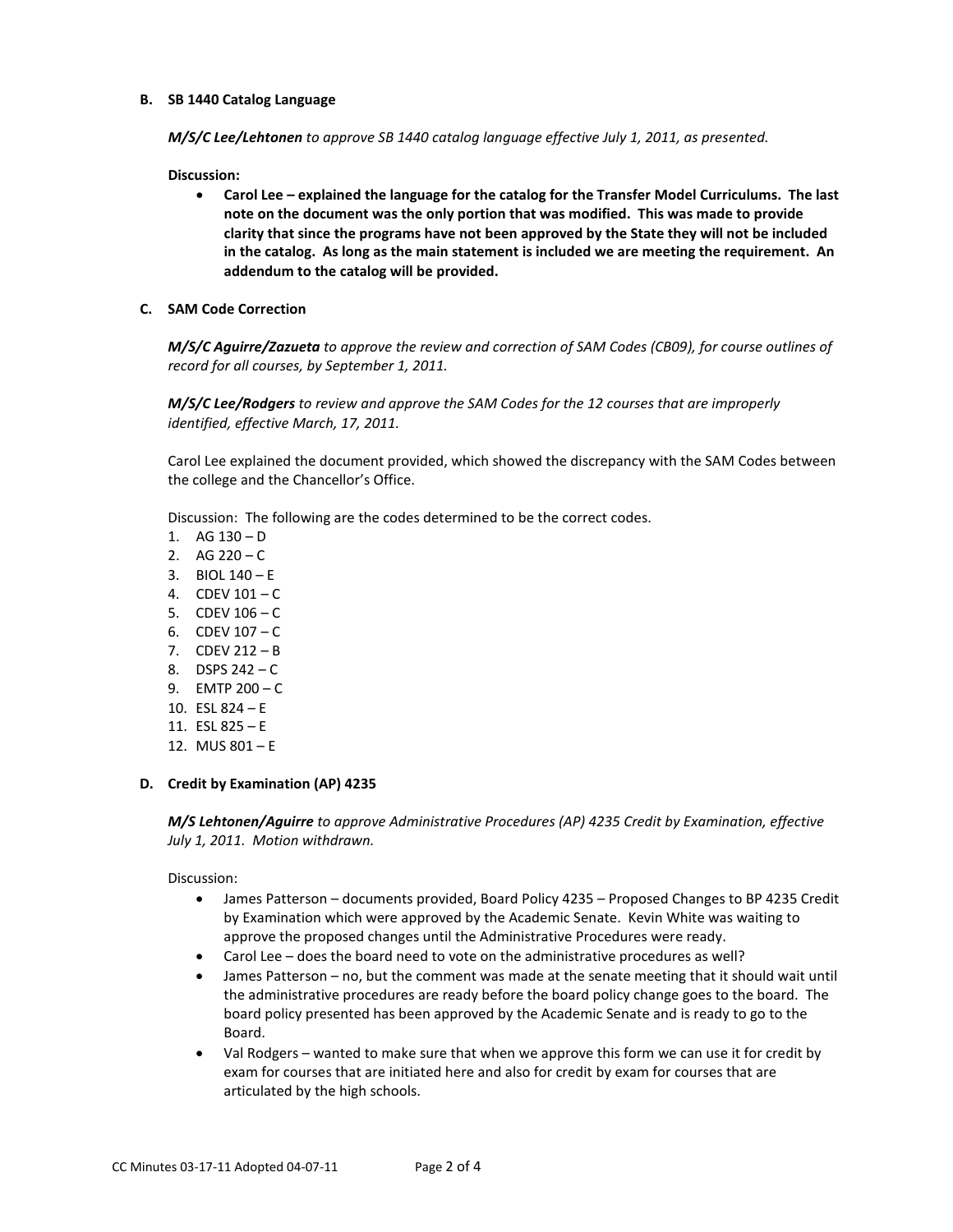- Gloria Carmona Efrain has looked at the form, will counselors be assisting high school students to complete the form?
- Jan Magno understood that either someone that was running the program with the group of students who were getting the credit, someone in ROP, someone in Efrain's area, were going to be completing the forms, or students were going to see a counselor, there needs to be clarification to move the process forward if a student had not applied to the college.
- James Patterson on the procedures sent by Efrain it is indicated in item 3: prior to the administration of the exam students must complete the admission application through CCCApply.
- Carol Lee faculty have determined which courses can be taken for credit by exam. For those students who would like to get credit they would fill out the form and complete the CCCApply.

Discussion ensued regarding items in the document.

### *Lehtonen/Aguirre to withdraw the original motion.*

# **MOTION WITHDRAWN**

### **III. Discussion Items**

## **A. Catalog language for "Attendance and Automatic Withdrawals" – Jan Magno**

# Discussion:

- Jan Magno per the direction at the last meeting, met with Instructional Council regarding updating AP 5075 which she will be taking to the policies and procedures committee. Proposal will include removal of the statement regarding tardies, and removal of the line stating that instructors should be taking attendance into consideration when assigning grades.
- Jan Magno clarified that instructors may drop up until the drop date, but it is still the responsibility of the student. This needs to be provided as language in the catalog and schedule.
- Carol Lee AS is looking at title 5
- Jan Magno will bring back a resolution item to the committee.

# **B. SB 1440 and Institutional Requirements under General Education**

### Discussion:

- James Patterson there has been virtual dialogue, is there any discussion at the table or should dialogue continue virtually?
- Carol Lee sent out reading survey, what is the English departments take on the issue? There are over 20 schools that use English 101 to clear the reading competency requirement.
- Michael Heumann ENGL 089 is the graduation requirement, not a transfer level class. ENGL 101 is the prerequisite for ENGL 111. There are lots of reasons to make ENGL 101 the reading requirement. This is the course students would need to take anyways.
- Carol Lee the 1440 general education does not have a reading competency requirement, each campus has defined it differently, trying to see if we want to modify our existing Associate Degree requirements to bring into compliance with the GE requirements. Looking at rewording the IVC institutional requirements to make it work best for the students.
- Gloria Carmona during time as a counselor has found that our students have a need for reading skills. Students will be expected to use those skills at the university level. Would not want to be doing a disservice to students.